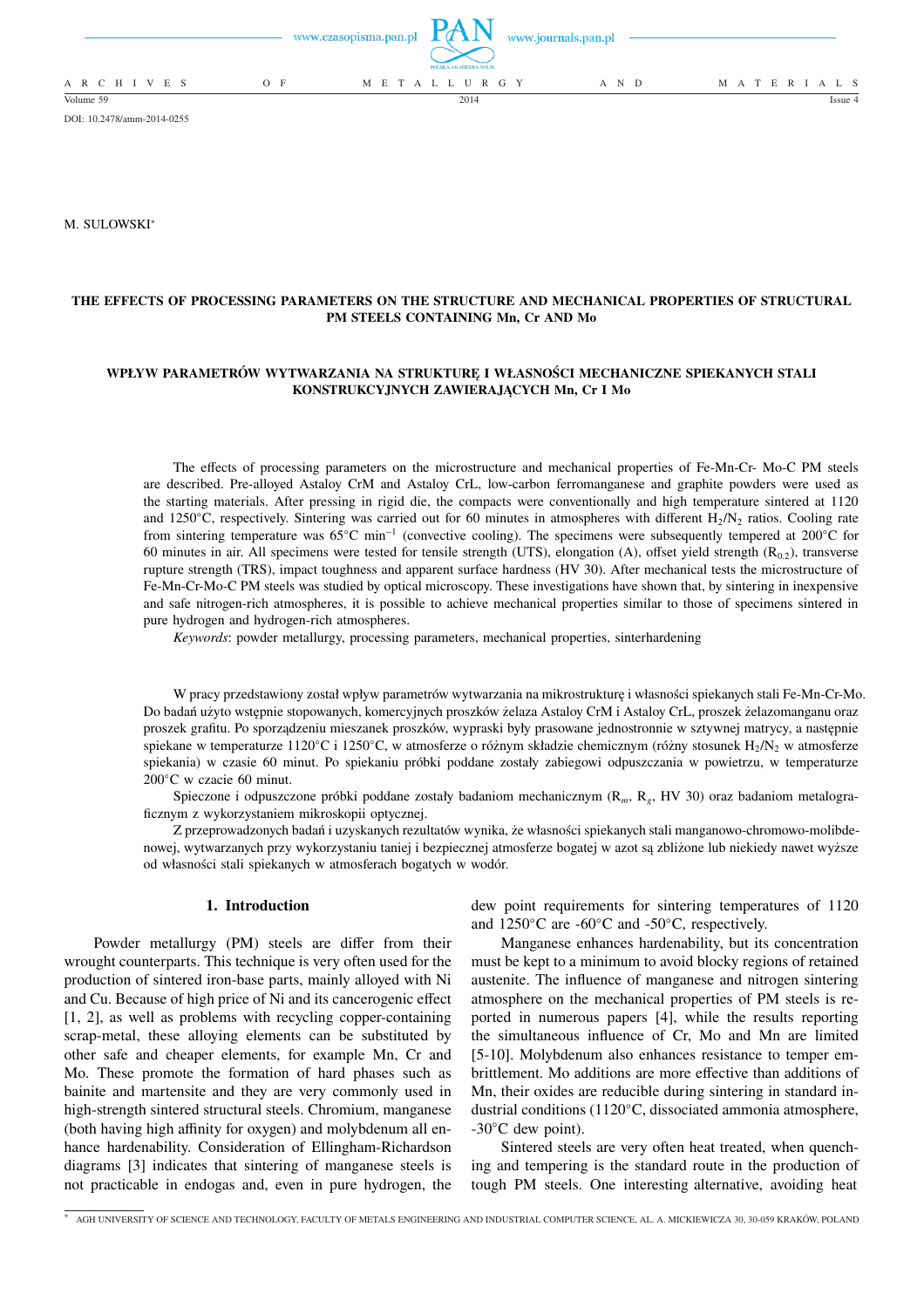| Chemical           | Green                     | As-sintered               |                  | Green                     |                                            | As-sintered      |
|--------------------|---------------------------|---------------------------|------------------|---------------------------|--------------------------------------------|------------------|
| composition        | density                   |                           | density          | density                   |                                            | density          |
|                    |                           | $ISO$ 2740 bars           |                  |                           | rectangular<br>$5\times10\times55$ mm bars |                  |
|                    |                           | $1120^{\circ}$ C          | $1250^{\circ}$ C |                           | $1120^{\circ}$ C                           | $1250^{\circ}$ C |
|                    | $d_1$ , g/cm <sup>3</sup> | $d_2$ , g/cm <sup>3</sup> |                  | $d_1$ , g/cm <sup>3</sup> | $d_2$ , g/cm <sup>3</sup>                  |                  |
| $CrL+3Mn+0.3C$     | 6.92                      | 6.91                      | 6.91             | 7.14                      | 7.08                                       | 7.18             |
| $CrL+3Mn+0.8C$     | 6.81                      | 6.81                      | 6.94             | 6.95                      | 6.95                                       | 7.14             |
| $CrM+3Mn+0.3C$     | 6.86                      | 6.84                      | 6.88             | 7.06                      | 7.00                                       | 7.09             |
| $CrM + 3Mn + 0.8C$ | 6.87                      | 6.88                      | 6.99             | 7.08                      | 7.01                                       | 7.32             |

Green and as-sintered densities of Fe-Mn-Cr-Mo-C PM steels

treatments, to get the same or improved mechanical properties is to generate bainitic microstructures by continuous cooling transformation (sinterhardening). Therefore bainitic Mn-Cr-Mo sinterhardened steels are being considered as possible candidates to replace the traditional PM steels [11]. Steels like these are found to transform into virtually fully bainitic microstructures with very little martensite by cooling from standard sintering temperature with typical cooling rates [4]. It becomes difficult to adopt this route when the strength required is in excess of 500 MPa whilst maintaining toughness, but there has been progress in the context of continuously cooled low-alloy structural PM steels.

The second alternative heat treatment, which is currently underdeveloped, is sinteraustempering. The idea of this treatment is to cool steels from the sintering temperature down to a temperature in which bainitic transformation take place, isothermally annealing in this temperature, and then cooling to room temperature. The first attempt of using sinteraustempering was made by Molinari [12].

The aim of this work was to study the effect of processing parameters on the structure and mechanical properties of PM steels containing Mn, Cr and Mo.

## **2. Experimental methods, materials and procedures**

Two pre-alloyed Höganäs Astaloy CrL and Astaloy CrM powders were used as the basis materials. 3% of manganese, in the form of low-carbon (1.3% C) ferromanganese (77% Mn) powder, 0.3% and 0.8% carbon, in the form of ultra fine graphite powder, were added to the base powders in order to prepare Fe-3Mn-1.5Cr-0.2Mo-(0.3/0.8)C or Fe-3Mn-3Cr-0.5Mo-(0.3/0.8)C (based on pre-alloyed Astaloy CrL and Astaloy CrM, respectively) mixtures by blending the components in a Turbula mixer for 30 minutes. The mixed powders were then compacted in steel dies with zinc stearate lubricated walls. Three types of compacts were prepared: 5×10×55 mm TRS specimens, ISO 2740 dog-bone tensile test bars and 4×4×15 mm dilatometric bars (green densities of about 6.4-6.5 g/cm<sup>3</sup>). The green densities  $(d_1)$  of the compacts are summarised in Table 1.

Isothermal sintering was carried out in dry (10 ppm moisture) atmospheres with different  $H_2$  to  $N_2$  ratios (Table 2), in a laboratory horizontal tube furnace at 1120 and 1250◦C for 60 minutes, employing convective (65◦C/min) cooling, as was

suggested in Refs. [13, 14]. In the sinterhardening process, cooling control technique is important for achieving target strength and toughness. To improve the local dew point of the microatmosphere and to minimise the loss of manganese due to volatilisation, sintering was carried out in a semi-closed stainless steel container. The as-sintered densities  $(d_2)$  of the sintered compacts are summarised in Table 1. Sintering of dilatometric bars was carried out in a horizontal push rod dilatometer NETZSCH 402E. The measuring direction (length of the specimens) was chosen perpendicular to the pressing direction of the compacts. Pure, dry hydrogen, nitrogen and mixture of  $5\%$ H<sub>2</sub>-95%N<sub>2</sub> with a dew point below -60<sup>°</sup>C and with a flow rate of about 10 ml/min were used as the sintering atmospheres. Heating and cooling rates were 10◦C/min and 20◦C/min, respectively. Isothermal sintering was carried out for 60 min. at two temperatures: 1120◦C and 1250◦C. As-sintered densities of samples were in the range of about 6.5-6.6  $/cm<sup>3</sup>$ .

TABLE 2 Metallic radii of rare earth metals and magnesium [12]

| Atmosphere code | Chemical composition of<br>sintering atmosphere |
|-----------------|-------------------------------------------------|
| A <sub>0</sub>  | H <sub>2</sub>                                  |
| $\mathbf{A}1$   | $75H_2/25 N_2$                                  |
| A <sub>2</sub>  | 25 H <sub>2</sub> / 75 N <sub>2</sub>           |
| A <sup>3</sup>  | $5H_2 / 95 N_2$                                 |
|                 | N۰                                              |

After sintering, the set of 5 pairs of samples was tempered at 200◦C for 60 minutes in air. The mechanical properties of the steels are given in Tables 3 and 4. After mechanical testing, the structure of the steels was examined by optical microscopy and SEM techniques. LECO instruments were employed to measure the chemical compositions of the PM steels.

## **3. Results**

# **3.1. Mechanical properties and microstructure**

The physical and mechanical properties of Fe-Mn-Mo-Cr-C PM steels are summarised in Tables 1, 3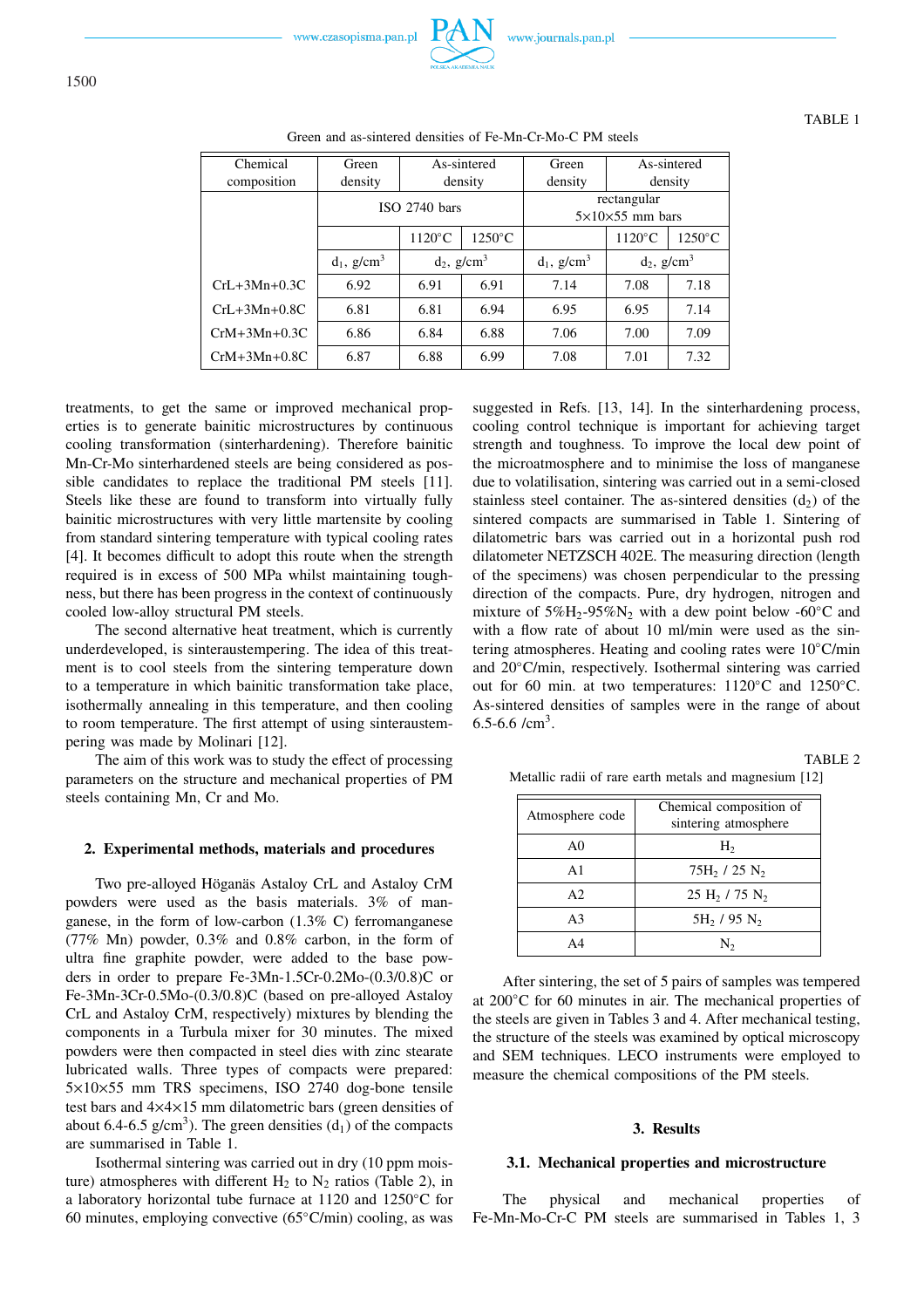

and 4. An increase in the Cr content from 1.5 to 3 wt.-% was observed to result in clearly higher strength levels. The apparent hardness and strength increase with Cr content for all sintering atmospheres. The TRS and UTS of the 3%Cr alloy are significantly higher than for the 1.5% Cr-containing alloys. Both alloys showed a strong effect of the sintering temperature on impact toughness.

During the investigations, a decarburisation effect was observed. The higher carbon loss, of 0.11%, was recorded for CrM samples sintered at 1250 $^{\circ}$ C in A3 atmosphere with H<sub>2</sub>/N<sub>2</sub> ratio 3:1. The measured carbon content for the samples was found to be 0.190-0.304 wt.-%C (Leco CS 125). There was a little effect of Cr content on oxygen carbon. The hardness of the alloys sintered at 1120 and 1250◦C is shown basically to be a function of carbon content. Oxygen content (Leco TC 336),which can often be a problem in Cr-Mn containing PM

steels, could be reduced below 0.2 wt.-% with high temperature sintering. Higher oxygen contents (0.310-0.548 wt.-%) were measured at conventional sintering temperatures (Table 5). There was visible effect of Cr content on oxygen content. The data presented in Table 5 indicate that increasing the chromium content increases the carbon concentration in the sintered steel. Because the A2 atmosphere  $(25\%H_2-75\%N_2)$ is not very often used during processing PM steels, the chemical composition of steels was investigated only for A0, A1, A3 and A4 atmospheres.

The data presented in Table 6 indicate that the loss of carbon is observed in steels sintered in A0 (pure hydrogen) atmosphere, and this effect is decreasing with increase of the nitrogen content in the sintering atmosphere. The nitriding effect is observed in specimens sintered in nitrogen-rich atmospheres – the nitrogen level increase up to 10 times.

|                    |                | Chemical composition /<br>sintering atmosphere /<br>sintering temperature | UTS, MPa | $R_{0.2}$ yield offset, MPa | A, % | TRS, MPa | Impact toughness, J/cm <sup>2</sup> | <b>HV30</b> |
|--------------------|----------------|---------------------------------------------------------------------------|----------|-----------------------------|------|----------|-------------------------------------|-------------|
|                    | A <sub>0</sub> |                                                                           | 554      | 481                         | 0.8  | 1216     | 3.37                                | 245         |
| CrL+3Mn+0.3C       | A1             | $1120^{\circ}$ C                                                          | 439      |                             | 0.6  | 1017     | 3.04                                | 262         |
|                    | A2             |                                                                           | 662      | 608                         | 1.0  | 1049     | 3.55                                | 318         |
|                    | A3             |                                                                           | 542      | 481                         | 0.8  | 1020     | 3.04                                | 284         |
|                    | A4             |                                                                           | 541      | 481                         | 0.8  | 1191     | 3.40                                | 274         |
|                    | A <sub>0</sub> |                                                                           | 439      | 357                         | 0.6  | 1195     | 5.82                                | 305         |
| $CrM + 3Mn + 0.3C$ | A1             | $1120^{\circ}$ C                                                          | 563      | $\overline{\phantom{0}}$    | 0.8  | 1030     | 3.33                                | 268         |
|                    | A2             |                                                                           | 645      | 560                         | 1.1  | 1105     | 4.95                                | 317         |
|                    | A3             |                                                                           | 648      | 537                         | 1.7  | 982      | 3.34                                | 323         |
|                    | A4             |                                                                           | 706      | 535                         | 2.5  | 855      | 4.05                                | 320         |
|                    | A <sub>0</sub> |                                                                           | 604      | 474                         | 1.2  | 1613     | 15.18                               | 222         |
| CrL+3Mn+0.3C       | A1             | 1250°C                                                                    | 682      | 475                         | 1.5  | 1549     | 10.93                               | 244         |
|                    | A2             |                                                                           | 753      | 537                         | 1.6  | 1348     | 6.47                                | 278         |
|                    | A3             |                                                                           | 785      | 535                         | 1.7  | 1407     | 5.96                                | 273         |
|                    | A4             |                                                                           | 829      | 554                         | 2.0  | 1469     | 5.78                                | 272         |
|                    | A <sub>0</sub> |                                                                           | 811      | 594                         | 1.8  | 1543     | 6.55                                | 302         |
|                    | A1             | 1250°C                                                                    | 752      | 632                         | 1.3  | 1665     | 8.12                                | 313         |
| CrM+3Mn+0.3C       | A2             |                                                                           | 905      | 613                         | 2.3  | 1695     | 6.88                                | 304         |
|                    | A3             |                                                                           | 872      | 615                         | 2.2  | 1610     | 8.92                                | 319         |
|                    | A4             |                                                                           | 954      | 562                         | 2.8  | 1658     | 10.71                               | 315         |

Mechanical properties of Fe-3Mn-(Cr)-(Mo)-0.3C PM steels

TABLE 3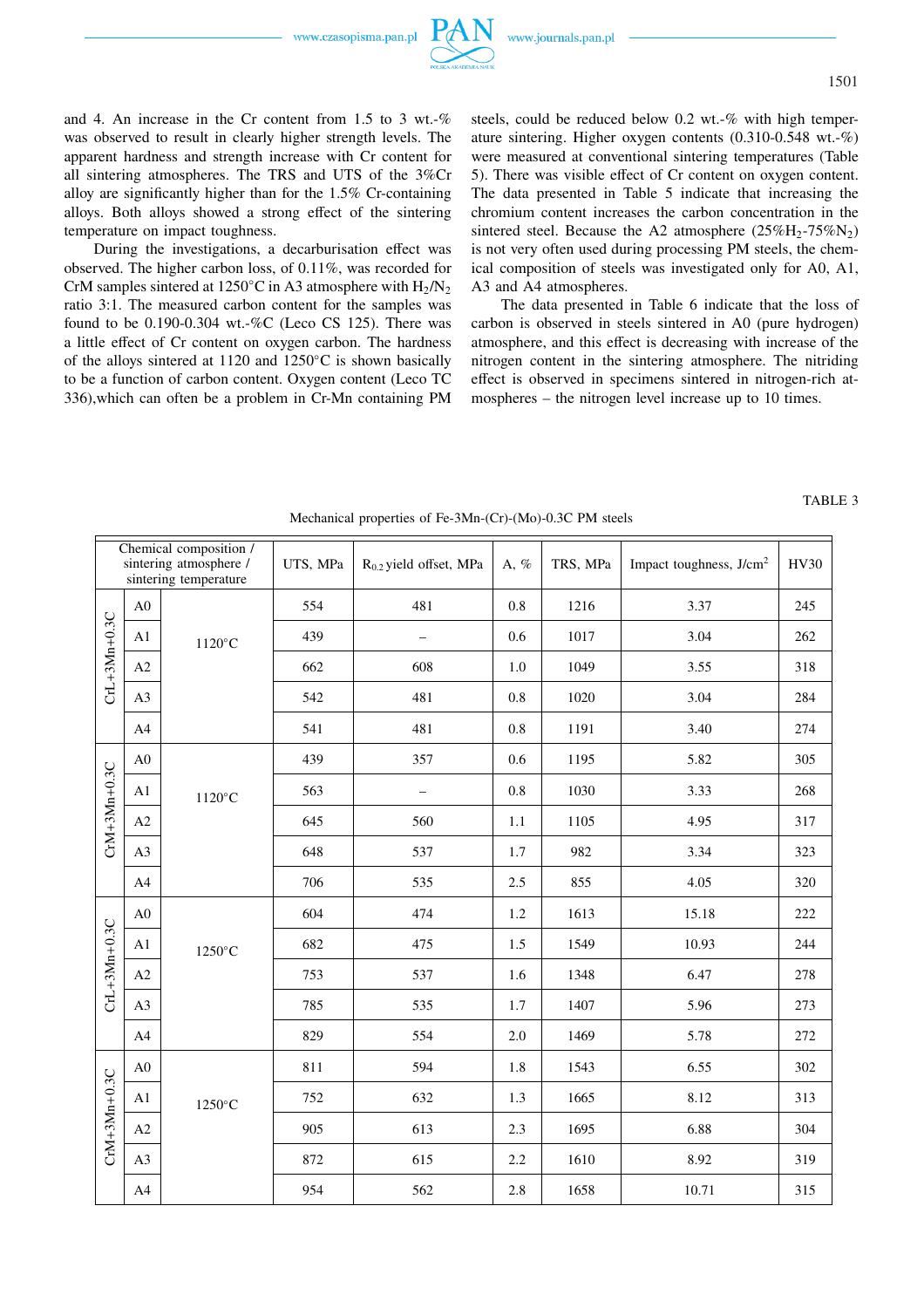

### Chemical composition / sintering atmosphere / sintering temperature UTS, MPa  $\begin{array}{c|c|c|c|c|c} \hline \end{array}$  R<sub>0.2</sub> yield offset, MPa  $\begin{array}{c|c|c|c} \hline \end{array}$  R<sub>0.2</sub>  $\hline \end{array}$  HV30 E<br>C +3Mn +0.8C A0 1120◦C 474 | 440 | 1.53 | 1100 | 3.79 | 302 A1 1020 – 0.98 1020 – 4.65 246 A2 468 – 1.18 959 3.60 326 A3 429 429 417 1.22 955 3.50 314 A4 431 - 1.18 924 3.34 343  $\mathsf{E}\hspace{.5mm}\mid\hspace{.5mm}$  $+3Mn$ +0.8C  ${\rm A0}$ 1120◦C 431 | 405 | 1.36 | 791 | 3.50 | 374 A1 466 – 1.56 911 5.47 426 A2 461 460 426 1.51 836 5.38 489 A3 439 413 - 1.27 877 4.33 459 A4 389 360 1.31 910 4.51 413 E<br>C +3Mn +0.8C A0 1250◦C 704 | 583 | 3.29 | 1316 | 8.25 | 109 A1  $\begin{array}{|c|c|c|c|c|c|c|c|} \hline \end{array}$  593 – 2.09 1336 6.63 1261 A2 667 459 2.44 1299 5.73 382 A3 680 487 2.59 967 5.14 567 A4 684 432 2.58 1178 5.24 403  $\mathsf{E}\hspace{.5mm}\mid\hspace{.5mm}$  $+3Mn$ +0.8C A0 1250◦C 887 | 536 | 4.56 | 1305 | 7.71 | 439 A1  $\begin{array}{|c|c|c|c|c|c|c|c|} \hline \end{array}$  669 517 2.39 1174 6.28 501 A2 791 586 3.46 1169 8.70 456 A3 654 560 2.31 1352 8.61 469 A4 671 517 2.58 1274 8.63 473

# Mechanical properties of Fe-3Mn-(Cr)-(Mo)-0.8C PM steels

TABLE 5 Oxygen and carbon contents of PM Fe-3Mn-(Cr)-(Mo)-0.3C steels

| Sintering<br>temperature, $^{\circ}C$ |                |              | $CrL+3Mn+0.3C$   | $CrM+3Mn+0.3C$    |                  |  |
|---------------------------------------|----------------|--------------|------------------|-------------------|------------------|--|
| and atmosphere                        |                | C, wt. $-$ % | $O_2$ , wt.- $%$ | $C$ , wt.- $\%$ . | $O_2$ , wt.- $%$ |  |
|                                       | A <sub>0</sub> | 0.287        | 0.587            | 0.303             | 0.507            |  |
| 1120                                  | A <sub>1</sub> | 0.266        | 0.331            | 0.277             | 0.310            |  |
|                                       | A <sub>3</sub> | 0.289        | 0.460            | 0.304             | 0.390            |  |
|                                       | A <sub>4</sub> | 0.274        | 0.338            | 0.276             | 0.333            |  |
|                                       | A <sub>0</sub> | 0.221        | 0.252            | 0.218             | 0.343            |  |
| 1250                                  | A <sub>1</sub> | 0.208        | 0.140            | 0.221             | 0.161            |  |
|                                       | A <sub>3</sub> | 0.190        | 0.157            | 0.228             | 0.290            |  |
|                                       | A <sub>4</sub> | 0.191        | 0.165            | 0.214             | 0.280            |  |

The microstructure of convective (65◦C/min) cooled and tempered PM steels are shown in Figs. 1-2. The primary microstructural constituent of the two alloys is bainite. Figure 1 shows the microstructures of the alloys sintered at 1120◦C. Both of the Cr-Mn containing alloys have similar structures, which are predominantly bainitic with a small percentage of martensite and austenite. The microstructure of bainitic steel

is more complex than that of pearlitic steel and is largely dependent on the composition and processing conditions. The bainitic microstructures reveal a mixture of tempered martensite and bainite associated with intralath carbides. The tempered martensite is distinguished from the bainite by the precipitation of multiple, rather than single, cementite structures within each lath.

TABLE 6 Oxygen and carbon contents of PM Fe-3Mn-(Cr)-(Mo)-0.8C steels

| Sintering<br>temperature, $°C$ |                |             | $CrL+3Mn+0.8C$   | $CrM+3Mn+0.8C$ |                               |  |  |
|--------------------------------|----------------|-------------|------------------|----------------|-------------------------------|--|--|
| and atmosphere                 |                | C, wt.- $%$ | $ O_2, wt. -\% $ |                | $ C, wt. -\%   O_2, wt. -\% $ |  |  |
| 1120                           | A <sub>0</sub> | 0.645       | 0.313            | 0.707          | 0.594                         |  |  |
|                                | A4             | 0.724       | 0.569            | 0.770          | 0.587                         |  |  |
| 1250                           | A <sub>0</sub> | 0.525       | 0.497            | 0.615          | 0412                          |  |  |
|                                | A4             | 0.599       | 0.398            | 0.618          | 0.379                         |  |  |

In sinterhardened PM steels containing sufficient quantities of Cr and Mn, it is possible to obtain a microstructure consisting of a mixture of bainite, carbon enriched retained austenite, and only some martensite. The mechanism by which bainite grows, places strict limits on the temperature range for

# TABLE 4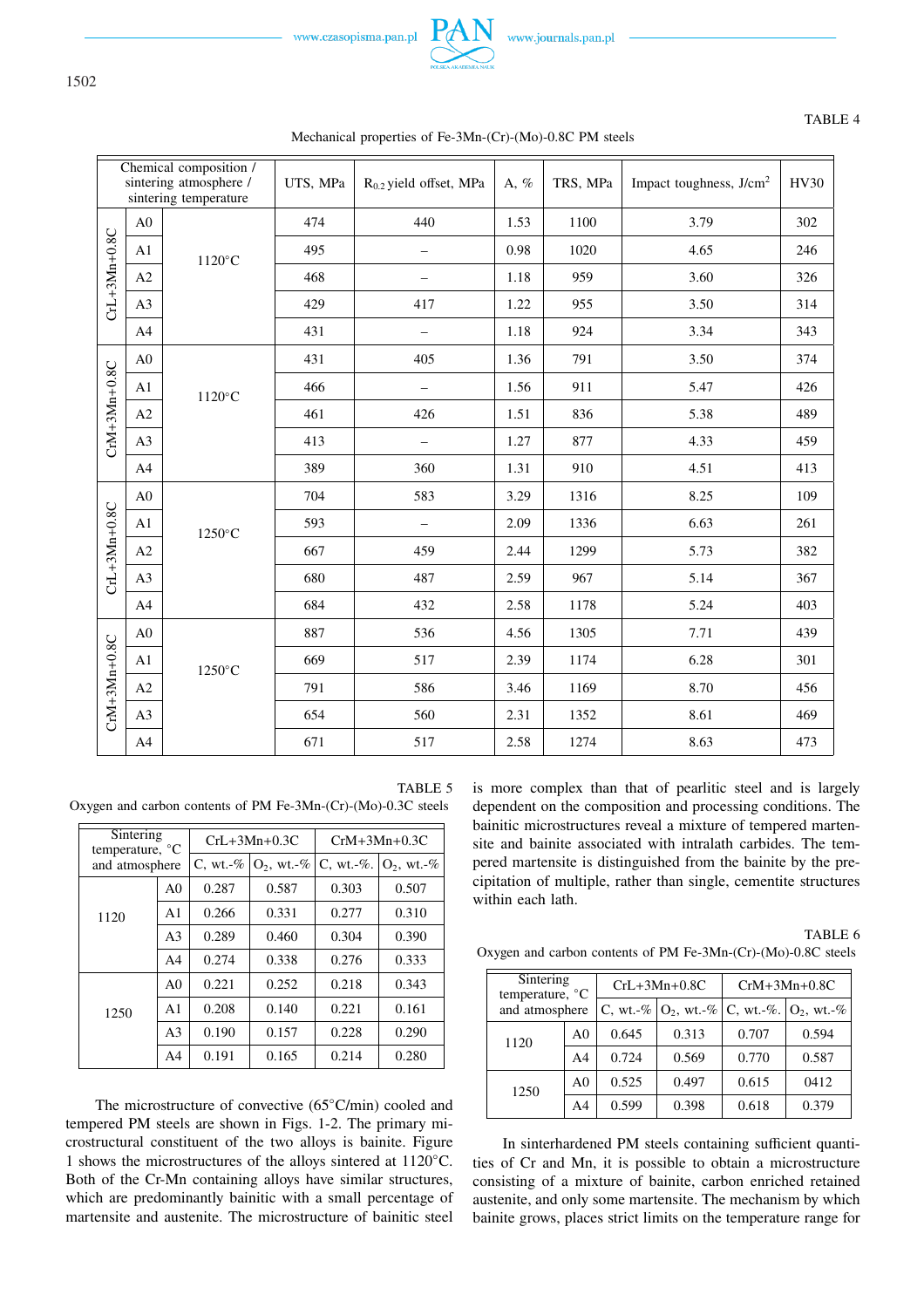

transformation and on the maximum amount of transformation that can be achieved. The blocks of austenite (Figs. 1-2) tend to transform to high carbon, untempered martensite under the influence of small stresses and consequently have an embrittling effect. The essential principles governing the optimisation of such microstructures are well established, particularly that large regions of unstable high-carbon retained austenite, known to be detrimental for toughness, must be avoided.



Fig. 1. Micrograph of Astaloy CrL-based PM steel sintered at 1120◦C in H<sub>2</sub>, tempered at 200 $^{\circ}$ C for 60 min; bainite, martensite and of blocky austenite islands

The developed steels had a microstructure which is classified as a medium-carbon bainitic/martensitic. In these steels bainite consists of an aggregate of acicular ferrite and carbides. Its morphology changes progressively with the transformation temperature, i.e. grain size and acicularity of the structure increase as the temperature decreases. Upper bainite comprises larger ferrite plates, bounded by  $Fe<sub>3</sub>C$  precipitates that form directly from the austenite. As shown in Figs 1-2, specimens with lower Cr and Mo contents, sintered at 1120◦C, show a bainitic/martensitic structure, whereas in those containing more Cr and Mo, martensitic/bainitic/austenitic structures are mainly observed. After sintering at 1250◦C, the structure consists mainly of martensite and bainite regions with small amount of austenite.



Fig. 2. Micrograph of Astaloy CrM-based PM steel sintered at 1120 $°C$  in N<sub>2</sub>, tempered at 200 $°C$  for 60 min; bainitic microstructure embedded in a carbon-enriched matrix of austenite

## **3.2. Dilatometric investigations**

The results of dilatometric investigation of Fe-3%Mn-(Cr)-(Mo)-(0.3-0.8)%C PM steels are presented in Tables 7 and 8 and Figure 3. During isothermal sintering, shrinkage was recorded in the range of -0.30% to -1.70% and -0.32% to -1.11% for CrM- and CrL-based materials, respectively. Total dimensional changes are higher for specimens with addition of 3 mass % Mo and 1.5 mass % Cr. Taking into account the effect of sintering atmosphere on dimensional stability, there is no clear relation between shrinkage/swelling

TABLE 7

| Chemical composition | Atmosphere     | Sintering temperature $1120^{\circ}$ C |            |            | Sintering temperature $1250^{\circ}$ C |                       |            |
|----------------------|----------------|----------------------------------------|------------|------------|----------------------------------------|-----------------------|------------|
|                      |                | C, mass $%$                            | $B_s$ , °C | $M_s$ , °C | C, mass $%$                            | $B_s$ , ${}^{\circ}C$ | $M_s$ , °C |
|                      | A <sub>0</sub> |                                        | 475        | 300        | 0.3                                    | 300                   | 250        |
| $CrL+3Mn+0.3C$       | A <sub>3</sub> | 0.3                                    | 475        | 300        |                                        | 300                   | 250        |
|                      | A <sup>4</sup> |                                        | 400        | 275        |                                        | 300                   | 250        |
| $CrM+3Mn+0.3C$       | A0             | 0.3                                    | 500        | 300        | 0.3                                    | 400                   | 200        |
|                      | A <sub>3</sub> |                                        | 400        | ND         |                                        | 300                   | ND         |
|                      | A4             |                                        | 300        | ND         |                                        | 275                   | ND         |
|                      | A0             | 0.8                                    | 300        | 200        | 0.8                                    | 200                   | 100        |
| $CrL + 3Mn + 0.3C$   | A <sub>3</sub> |                                        | <b>200</b> | 150        |                                        | 200                   | 100        |
|                      | A <sup>4</sup> |                                        | 200        | 125        |                                        | 175                   | 75         |
|                      | A <sub>0</sub> | 0.8                                    | 400        | <b>ND</b>  | 0.8                                    | 375                   | ND         |
| $CrM+3Mn+0.3C$       | A <sub>3</sub> |                                        | 300        | ND         |                                        | 275                   | ND         |
|                      | A <sup>4</sup> |                                        | 175        | ND         |                                        | 200                   | ND         |

The temperatures of M*<sup>s</sup>* and B*<sup>s</sup>* for Fe-3%Mn-(Cr)-(Mo)-(0.3-0.8)%C PM steels sintered at 1120◦C and 1250◦C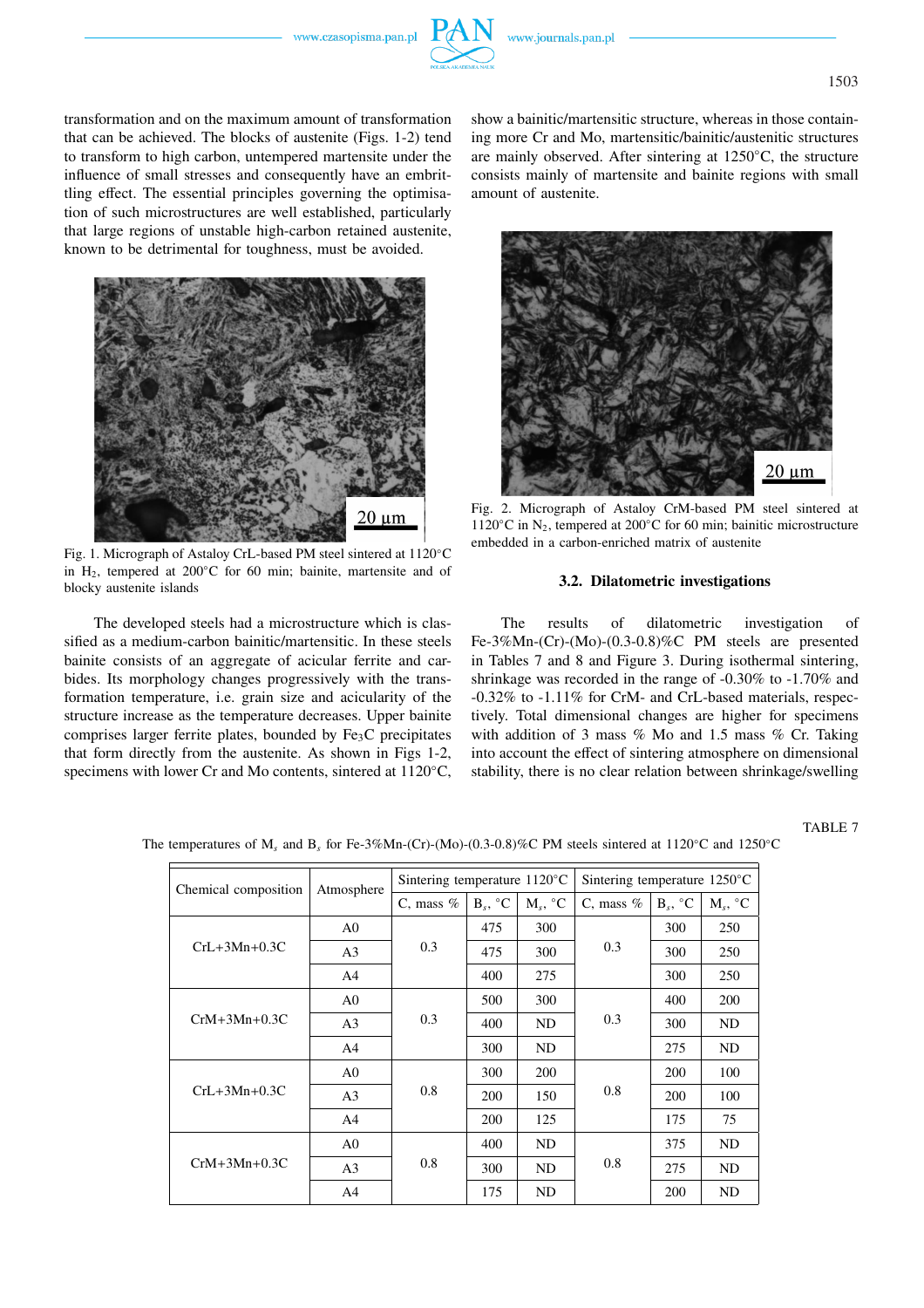and chemical composition of the sintering atmosphere. The  $\alpha \rightarrow \gamma$  transformation in these PM steels is in the range of  $790^{\circ}$ C –  $850^{\circ}$ C and no effect of chemical composition of sintering atmosphere on this transformation was recorded. A small effect of Cr and Mo content on the  $\alpha \rightarrow \gamma$  transformation was recorded.



Fig. 3. Dilatometric curve of sintered Fe-3%Mn-1.5%Cr-0.2% Mo-0.8%C PM steel. This curve schematically presents the way of calculating the M*<sup>s</sup>* and B*<sup>s</sup>* temperature

As is presented in Table 7, an effect of carbon concentration on M*<sup>s</sup>* and B*<sup>s</sup>* was observed. It could be explained by a favourable effect of carbon on the hardenability of steels. Also the  $M_s$  and  $B_s$  temperatures depend on sintering temperature; increasing the sintering temperature, generally decreases the temperature of bainite and martensite transformations.

## **4. Discussion**

An investigation has been made of the microstructures and mechanical properties of 20 series of sintered Fe-Mn-Cr-Mo-C steel specimens. These alloys can be sintered over the entire range of temperatures typically used for iron-based PM alloys. By optimizing alloying elements, it is possible to obtain, after continuous cooling transformations, a bainitic microstructure that has a small cooling rate dependence. The high bainite content results in the alloys having high hardness and yield strength as compared to other high performance PM ferrous alloys.

The investigated alloys belong to the group of low alloyed sinterhardened medium-to-high strength steels, which are used for structural parts in ferrous powder metallurgy and with success can substitute traditional, expensive PM steels. The recorded tensile and yield strengths of investigated steels were up to 887 and 586 MPa, respectively.

The mechanical properties of investigated PM steels appear comparable to other studies [4, 14-16]. A comparison of the tensile strength, elongation and impact values is found to be in quite good agreement. The effect of using a higher sintering temperature than 1120◦C on mechanical properties is evident from the presented results. The tensile and transverse rupture strengths data show a measurable effect of the sintering temperature. The application of semi-closed container offers a means to increase the mechanical properties of single compacted steels to those typical of double pressed and sintered steels.

The work was carried out using  $N_2/H_2$  atmospheres with a dew point - 60◦C (∼20 ppm moisture), so it is rather difficult

to make a direct comparison with results obtained in industry, and with other published work, where different  $N_2/H_2$ atmospheres had been used. The dew point refers to the dryness of a H<sup>2</sup> only atmosphere; if diluted (given water vapour content), the reducing potential is decreased, because amount of  $H_2$  is reduced. In flowing  $N_2$  atmosphere reduction of MnO oxides by solid carbon below 1425◦C is impossible. Only control of the local microclimate in semi-closed container, i.e.  $CO/CO<sub>2</sub>$  ratio, ensures optimum conditions for carbothermic oxide reduction and efficient sintering [4]. Specimens sintered at 1250◦C possessed higher mechanical properties, irrespective of the  $H_2/N_2$  ratio in the furnace atmosphere. Chromium enhances, however, as compared with previous results [15], the detrimental effects of  $N_2$  on the strength of the manganese steels. This effect can be confirmed by chemical analysis in the investigated steels.

The addition of chromium and manganese improves the alloy hardenability, producing a virtually fully bainitic/martensitic microstructure in the sinterhardened condition. However, sinterhardening of Fe-Mn-Cr-Mo-C steels requires careful process control over the entire manufacturing process. It is clear that there is no one single key important part of the processing route. By understanding the intertwined relationship between the processing route and the physical metallurgy, it is possible to develop a range of low alloy Mn-Cr steel grades.

Regarding microstructures,  $N_2$  with a dew point of -60 $°C$ did not prove as successful a furnace atmosphere as equally dry  $H_2$ ; a furnace atmosphere of dry  $N_2$  is not as effective in preventing formation of deleterious oxide networks as of dry  $H_2$ , or of  $H_2$ -N<sub>2</sub> mixtures.

The developed steels can replace quenched and tempered PM steels and make it possible to reduce energy consumption and costs in the manufacturing process of structural components. According to recent results, low alloy Fe-Mn-Cr-Mo-C bainitic steels show good strength-toughness balance, and, unlike conventional non sinter-hardened steels, they can achieve strengths that is equal to those of quench-tempered low alloy steels.

## **5. Conclusions**

This study has contributed to showing the possibility of sintering Fe-Mn-Cr-Mo-C steels in chemically different atmospheres. On the basis of present work, the following conclusions can be drawn:

- 1. The significance of the development of the sinterhardened PM Mn-Cr bainitic steel can be summarized as follows: (a) good combination of strength and toughness; (b) self-hardening with high bainitic hardenability by convective cooling (65◦C/min) from the sintering temperature without additional quenching/tempering treatment; (c) reducing costs of both raw materials and production; and (d) savings in energy resources.
- 2. It is possible to sinter Mn and Mn-Cr-Mo steels in other than a hydrogen-rich atmosphere without decreasing their mechanical properties. The mechanical properties are satisfactory, in contrast to those achieved after sintering in hydrogen-rich atmospheres.